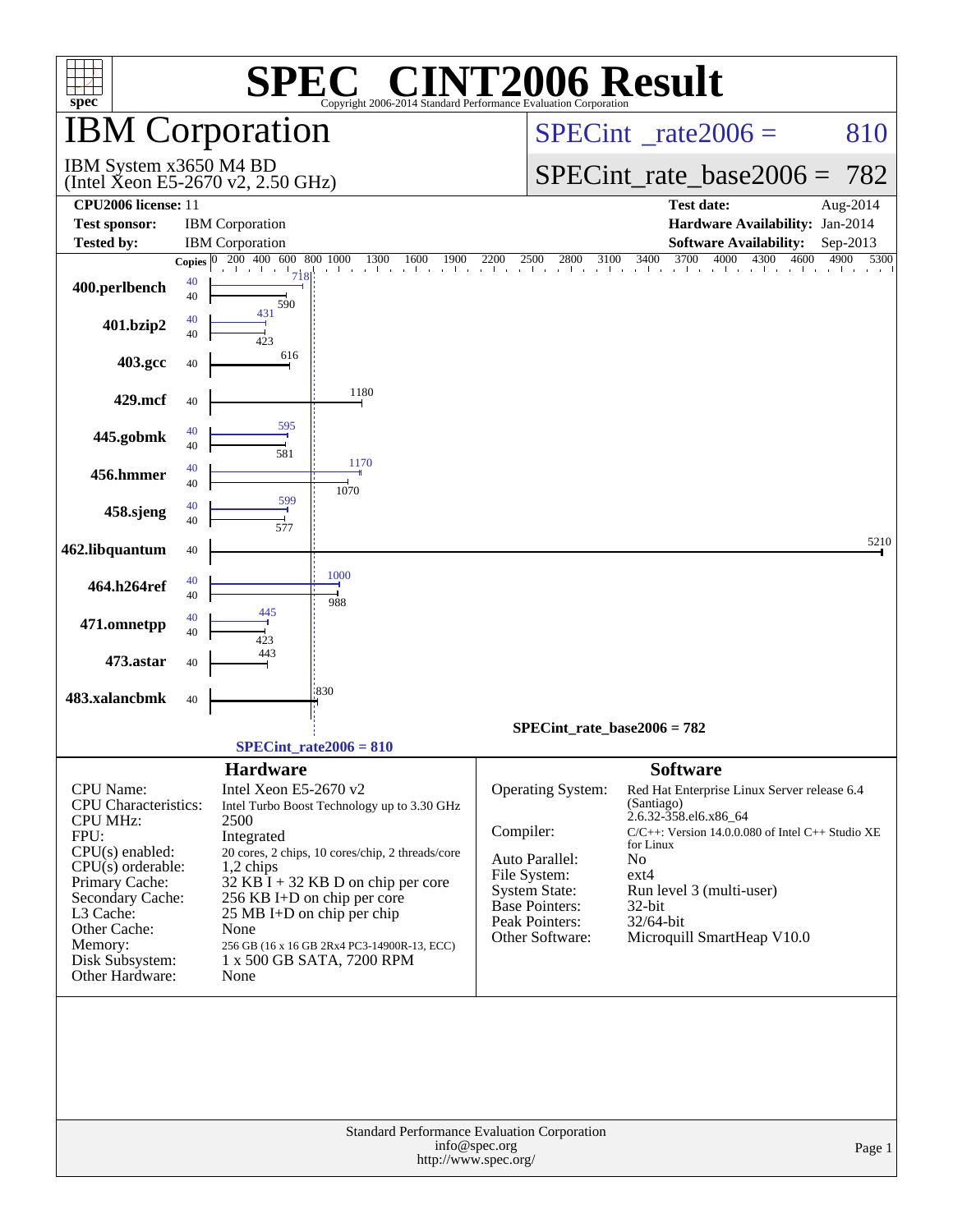

## IBM Corporation

## SPECint rate $2006 = 810$

#### IBM System x3650 M4 BD

(Intel Xeon E5-2670 v2, 2.50 GHz)

[SPECint\\_rate\\_base2006 =](http://www.spec.org/auto/cpu2006/Docs/result-fields.html#SPECintratebase2006) 782

**[Tested by:](http://www.spec.org/auto/cpu2006/Docs/result-fields.html#Testedby)** IBM Corporation **[Software Availability:](http://www.spec.org/auto/cpu2006/Docs/result-fields.html#SoftwareAvailability)** Sep-2013

**[CPU2006 license:](http://www.spec.org/auto/cpu2006/Docs/result-fields.html#CPU2006license)** 11 **[Test date:](http://www.spec.org/auto/cpu2006/Docs/result-fields.html#Testdate)** Aug-2014 **[Test sponsor:](http://www.spec.org/auto/cpu2006/Docs/result-fields.html#Testsponsor)** IBM Corporation **[Hardware Availability:](http://www.spec.org/auto/cpu2006/Docs/result-fields.html#HardwareAvailability)** Jan-2014

#### **[Results Table](http://www.spec.org/auto/cpu2006/Docs/result-fields.html#ResultsTable)**

|                    | <b>Base</b>   |                |              |                                                                                                          |       |                |            | <b>Peak</b>   |                |              |                |              |                |              |
|--------------------|---------------|----------------|--------------|----------------------------------------------------------------------------------------------------------|-------|----------------|------------|---------------|----------------|--------------|----------------|--------------|----------------|--------------|
| <b>Benchmark</b>   | <b>Copies</b> | <b>Seconds</b> | <b>Ratio</b> | <b>Seconds</b>                                                                                           | Ratio | <b>Seconds</b> | Ratio      | <b>Copies</b> | <b>Seconds</b> | <b>Ratio</b> | <b>Seconds</b> | <b>Ratio</b> | <b>Seconds</b> | <b>Ratio</b> |
| 400.perlbench      | 40            | 662            | 590          | 662                                                                                                      | 590   | 661            | 591        | 40            | 547            | 715          | 543            | 719          | 544            | 718          |
| 401.bzip2          | 40            | 911            | 424          | 913                                                                                                      | 423   | 913            | 423        | 40            | 895            | 431          | 893            | 432          | 895            | 431          |
| $403.\mathrm{gcc}$ | 40            | 522            | 617          | 523                                                                                                      | 615   | 523            | <b>616</b> | 40            | 522            | 617          | 523            | 615          | 523            | 616          |
| $429$ .mcf         | 40            | 310            | 1180         | 311                                                                                                      | 1170  | 310            | 1180       | 40            | 310            | 1180         | 311            | 1170         | 310            | 1180         |
| $445$ .gobmk       | 40            | 722            | 581          | 720                                                                                                      | 582   | 723            | 581        | 40            | 707            | 594          | 705            | <u>595</u>   | 696            | 603          |
| 456.hmmer          | 40            | 350            | 1070         | 349                                                                                                      | 1070  | 349            | 1070       | 40            | 320            | 1170         | 319            | 1170         | 322            | 1160         |
| $458$ .sjeng       | 40            | 837            | 578          | 839                                                                                                      | 577   | 839            | 577l       | 40            | 808            | 599          | 809            | 598          | 806            | 601          |
| 462.libquantum     | 40            | 159            | 5220         | 159                                                                                                      | 5210  | 159            | 5210       | 40            | 159            | 5220         | 159            | 5210         | 159            | 5210         |
| 464.h264ref        | 40            | 894            | 990          | 897                                                                                                      | 986   | 896            | 988        | 40            | 887            | 998          | 885            | <b>1000</b>  | 880            | 1010         |
| 471.omnetpp        | 40            | 591            | 423          | 589                                                                                                      | 425   | 590            | 423        | 40            | 561            | 445          | 560            | 446          | 562            | 445          |
| $473$ . astar      | 40            | 635            | 443          | 633                                                                                                      | 443   | 634            | 443        | 40            | 635            | 443          | 633            | 443          | 634            | 443          |
| 483.xalancbmk      | 40            | 331            | 833          | 332                                                                                                      | 830   | 333            | 830        | 40            | 331            | 833          | 332            | 830          | 333            | 830          |
|                    |               |                |              | Results appear in the order in which they were run. Bold underlined text indicates a median measurement. |       |                |            |               |                |              |                |              |                |              |

#### **[Submit Notes](http://www.spec.org/auto/cpu2006/Docs/result-fields.html#SubmitNotes)**

 The numactl mechanism was used to bind copies to processors. The config file option 'submit' was used to generate numactl commands to bind each copy to a specific processor. For details, please see the config file.

### **[Operating System Notes](http://www.spec.org/auto/cpu2006/Docs/result-fields.html#OperatingSystemNotes)**

 Stack size set to unlimited using "ulimit -s unlimited" Zone reclaim mode enabled with: echo 1 > /proc/sys/vm/zone\_reclaim\_mode Intel Idle Driver disabled with the following Linux kernel parameter in /etc/grub.conf: intel\_idle.max\_cstate=0

#### **[Platform Notes](http://www.spec.org/auto/cpu2006/Docs/result-fields.html#PlatformNotes)**

 BIOS setting: Operating Mode set to Maximum Performance Sysinfo program /home/SPECcpu-20140116-ic14.0/config/sysinfo.rev6818 \$Rev: 6818 \$ \$Date:: 2012-07-17 #\$ e86d102572650a6e4d596a3cee98f191 running on x3650M4BD Tue Aug 5 08:47:09 2014

 This section contains SUT (System Under Test) info as seen by some common utilities. To remove or add to this section, see: <http://www.spec.org/cpu2006/Docs/config.html#sysinfo>

 From /proc/cpuinfo model name : Intel(R) Xeon(R) CPU E5-2670 v2 @ 2.50GHz 2 "physical id"s (chips) Continued on next page

> Standard Performance Evaluation Corporation [info@spec.org](mailto:info@spec.org) <http://www.spec.org/>

Page 2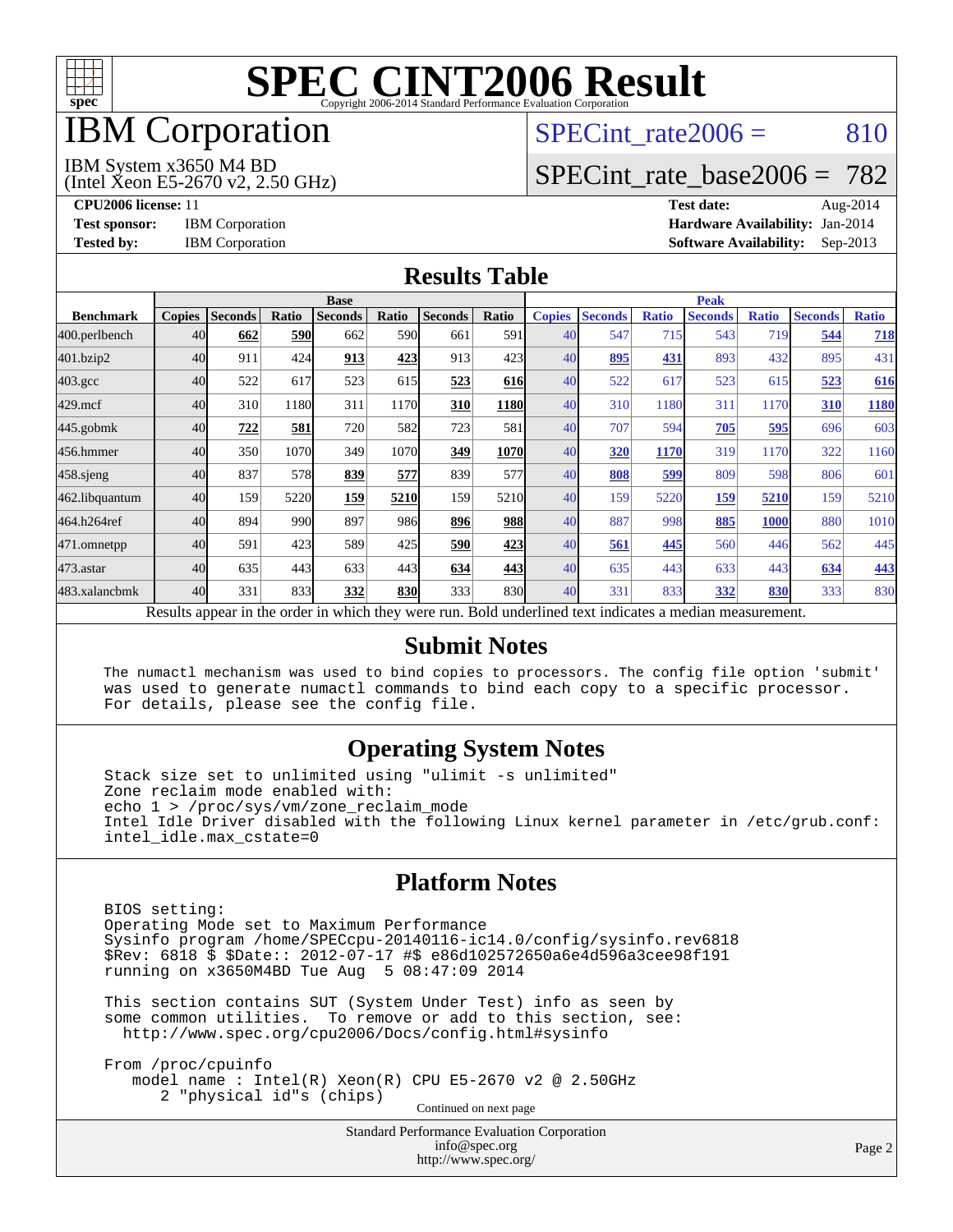

IBM Corporation

SPECint rate $2006 = 810$ 

(Intel Xeon E5-2670 v2, 2.50 GHz) IBM System x3650 M4 BD

[SPECint\\_rate\\_base2006 =](http://www.spec.org/auto/cpu2006/Docs/result-fields.html#SPECintratebase2006) 782

**[Tested by:](http://www.spec.org/auto/cpu2006/Docs/result-fields.html#Testedby)** IBM Corporation **[Software Availability:](http://www.spec.org/auto/cpu2006/Docs/result-fields.html#SoftwareAvailability)** Sep-2013

**[CPU2006 license:](http://www.spec.org/auto/cpu2006/Docs/result-fields.html#CPU2006license)** 11 **[Test date:](http://www.spec.org/auto/cpu2006/Docs/result-fields.html#Testdate)** Aug-2014 **[Test sponsor:](http://www.spec.org/auto/cpu2006/Docs/result-fields.html#Testsponsor)** IBM Corporation **[Hardware Availability:](http://www.spec.org/auto/cpu2006/Docs/result-fields.html#HardwareAvailability)** Jan-2014

#### **[Platform Notes \(Continued\)](http://www.spec.org/auto/cpu2006/Docs/result-fields.html#PlatformNotes)**

 40 "processors" cores, siblings (Caution: counting these is hw and system dependent. The following excerpts from /proc/cpuinfo might not be reliable. Use with caution.) cpu cores : 10 siblings : 20 physical 0: cores 0 1 2 3 4 8 9 10 11 12 physical 1: cores 0 1 2 3 4 8 9 10 11 12 cache size : 25600 KB From /proc/meminfo MemTotal: 264611244 kB HugePages\_Total: 0<br>Hugepagesize: 2048 kB Hugepagesize: /usr/bin/lsb\_release -d Red Hat Enterprise Linux Server release 6.4 (Santiago) From /etc/\*release\* /etc/\*version\* redhat-release: Red Hat Enterprise Linux Server release 6.4 (Santiago) system-release: Red Hat Enterprise Linux Server release 6.4 (Santiago) system-release-cpe: cpe:/o:redhat:enterprise\_linux:6server:ga:server uname -a: Linux x3650M4BD 2.6.32-358.el6.x86\_64 #1 SMP Tue Jan 29 11:47:41 EST 2013 x86\_64 x86\_64 x86\_64 GNU/Linux run-level 3 Aug 1 12:04 SPEC is set to: /home/SPECcpu-20140116-ic14.0 Filesystem Type Size Used Avail Use% Mounted on /dev/mapper/vg\_x3650m4bd-lv\_home ext4 404G 67G 317G 18% /home Additional information from dmidecode: BIOS IBM -[YOE103BUS-1.10]- 02/14/2014 Memory: 16x Samsung M393B2G70QH0-CMA 16 GB 1867 MHz 2 rank (End of data from sysinfo program) **[General Notes](http://www.spec.org/auto/cpu2006/Docs/result-fields.html#GeneralNotes)** Environment variables set by runspec before the start of the run: LD\_LIBRARY\_PATH = "/home/SPECcpu-20140116-ic14.0/libs/32:/home/SPECcpu-20140116-ic14.0/libs/64:/home/SPECcpu-20140116-ic14.0/sh"

 Binaries compiled on a system with 1x Core i7-860 CPU + 8GB memory using RedHat EL 6.4 Transparent Huge Pages enabled with: echo always > /sys/kernel/mm/redhat\_transparent\_hugepage/enabled Filesystem page cache cleared with:

Continued on next page

Standard Performance Evaluation Corporation [info@spec.org](mailto:info@spec.org) <http://www.spec.org/>

Page 3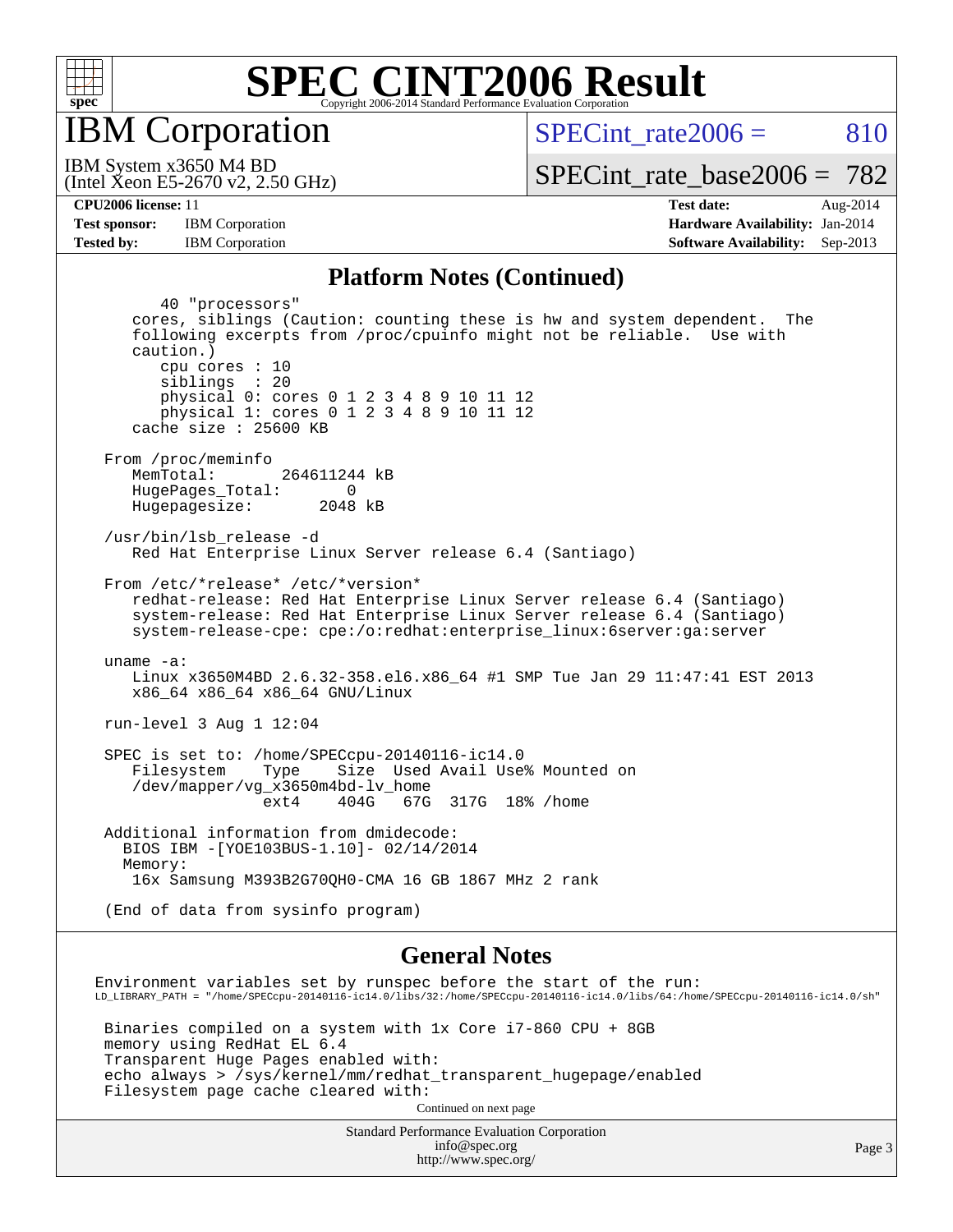

## IBM Corporation

SPECint rate $2006 = 810$ 

(Intel Xeon E5-2670 v2, 2.50 GHz) IBM System x3650 M4 BD

SPECint rate base2006 =  $782$ 

**[Test sponsor:](http://www.spec.org/auto/cpu2006/Docs/result-fields.html#Testsponsor)** IBM Corporation **[Hardware Availability:](http://www.spec.org/auto/cpu2006/Docs/result-fields.html#HardwareAvailability)** Jan-2014

**[CPU2006 license:](http://www.spec.org/auto/cpu2006/Docs/result-fields.html#CPU2006license)** 11 **[Test date:](http://www.spec.org/auto/cpu2006/Docs/result-fields.html#Testdate)** Aug-2014 **[Tested by:](http://www.spec.org/auto/cpu2006/Docs/result-fields.html#Testedby)** IBM Corporation **[Software Availability:](http://www.spec.org/auto/cpu2006/Docs/result-fields.html#SoftwareAvailability)** Sep-2013

#### **[General Notes \(Continued\)](http://www.spec.org/auto/cpu2006/Docs/result-fields.html#GeneralNotes)**

 echo 1> /proc/sys/vm/drop\_caches runspec command invoked through numactl i.e.: numactl --interleave=all runspec <etc>

### **[Base Compiler Invocation](http://www.spec.org/auto/cpu2006/Docs/result-fields.html#BaseCompilerInvocation)**

[C benchmarks](http://www.spec.org/auto/cpu2006/Docs/result-fields.html#Cbenchmarks): [icc -m32](http://www.spec.org/cpu2006/results/res2014q3/cpu2006-20140808-30835.flags.html#user_CCbase_intel_icc_5ff4a39e364c98233615fdd38438c6f2)

[C++ benchmarks:](http://www.spec.org/auto/cpu2006/Docs/result-fields.html#CXXbenchmarks) [icpc -m32](http://www.spec.org/cpu2006/results/res2014q3/cpu2006-20140808-30835.flags.html#user_CXXbase_intel_icpc_4e5a5ef1a53fd332b3c49e69c3330699)

### **[Base Portability Flags](http://www.spec.org/auto/cpu2006/Docs/result-fields.html#BasePortabilityFlags)**

 400.perlbench: [-DSPEC\\_CPU\\_LINUX\\_IA32](http://www.spec.org/cpu2006/results/res2014q3/cpu2006-20140808-30835.flags.html#b400.perlbench_baseCPORTABILITY_DSPEC_CPU_LINUX_IA32) 462.libquantum: [-DSPEC\\_CPU\\_LINUX](http://www.spec.org/cpu2006/results/res2014q3/cpu2006-20140808-30835.flags.html#b462.libquantum_baseCPORTABILITY_DSPEC_CPU_LINUX) 483.xalancbmk: [-DSPEC\\_CPU\\_LINUX](http://www.spec.org/cpu2006/results/res2014q3/cpu2006-20140808-30835.flags.html#b483.xalancbmk_baseCXXPORTABILITY_DSPEC_CPU_LINUX)

## **[Base Optimization Flags](http://www.spec.org/auto/cpu2006/Docs/result-fields.html#BaseOptimizationFlags)**

[C benchmarks](http://www.spec.org/auto/cpu2006/Docs/result-fields.html#Cbenchmarks):

[-xSSE4.2](http://www.spec.org/cpu2006/results/res2014q3/cpu2006-20140808-30835.flags.html#user_CCbase_f-xSSE42_f91528193cf0b216347adb8b939d4107) [-ipo](http://www.spec.org/cpu2006/results/res2014q3/cpu2006-20140808-30835.flags.html#user_CCbase_f-ipo) [-O3](http://www.spec.org/cpu2006/results/res2014q3/cpu2006-20140808-30835.flags.html#user_CCbase_f-O3) [-no-prec-div](http://www.spec.org/cpu2006/results/res2014q3/cpu2006-20140808-30835.flags.html#user_CCbase_f-no-prec-div) [-opt-prefetch](http://www.spec.org/cpu2006/results/res2014q3/cpu2006-20140808-30835.flags.html#user_CCbase_f-opt-prefetch) [-opt-mem-layout-trans=3](http://www.spec.org/cpu2006/results/res2014q3/cpu2006-20140808-30835.flags.html#user_CCbase_f-opt-mem-layout-trans_a7b82ad4bd7abf52556d4961a2ae94d5)

[C++ benchmarks:](http://www.spec.org/auto/cpu2006/Docs/result-fields.html#CXXbenchmarks)

[-xSSE4.2](http://www.spec.org/cpu2006/results/res2014q3/cpu2006-20140808-30835.flags.html#user_CXXbase_f-xSSE42_f91528193cf0b216347adb8b939d4107) [-ipo](http://www.spec.org/cpu2006/results/res2014q3/cpu2006-20140808-30835.flags.html#user_CXXbase_f-ipo) [-O3](http://www.spec.org/cpu2006/results/res2014q3/cpu2006-20140808-30835.flags.html#user_CXXbase_f-O3) [-no-prec-div](http://www.spec.org/cpu2006/results/res2014q3/cpu2006-20140808-30835.flags.html#user_CXXbase_f-no-prec-div) [-opt-prefetch](http://www.spec.org/cpu2006/results/res2014q3/cpu2006-20140808-30835.flags.html#user_CXXbase_f-opt-prefetch) [-opt-mem-layout-trans=3](http://www.spec.org/cpu2006/results/res2014q3/cpu2006-20140808-30835.flags.html#user_CXXbase_f-opt-mem-layout-trans_a7b82ad4bd7abf52556d4961a2ae94d5) [-Wl,-z,muldefs](http://www.spec.org/cpu2006/results/res2014q3/cpu2006-20140808-30835.flags.html#user_CXXbase_link_force_multiple1_74079c344b956b9658436fd1b6dd3a8a) [-L/sh -lsmartheap](http://www.spec.org/cpu2006/results/res2014q3/cpu2006-20140808-30835.flags.html#user_CXXbase_SmartHeap_32f6c82aa1ed9c52345d30cf6e4a0499)

**[Base Other Flags](http://www.spec.org/auto/cpu2006/Docs/result-fields.html#BaseOtherFlags)**

[C benchmarks](http://www.spec.org/auto/cpu2006/Docs/result-fields.html#Cbenchmarks):

403.gcc: [-Dalloca=\\_alloca](http://www.spec.org/cpu2006/results/res2014q3/cpu2006-20140808-30835.flags.html#b403.gcc_baseEXTRA_CFLAGS_Dalloca_be3056838c12de2578596ca5467af7f3)

## **[Peak Compiler Invocation](http://www.spec.org/auto/cpu2006/Docs/result-fields.html#PeakCompilerInvocation)**

[C benchmarks \(except as noted below\)](http://www.spec.org/auto/cpu2006/Docs/result-fields.html#Cbenchmarksexceptasnotedbelow): [icc -m32](http://www.spec.org/cpu2006/results/res2014q3/cpu2006-20140808-30835.flags.html#user_CCpeak_intel_icc_5ff4a39e364c98233615fdd38438c6f2)

400.perlbench: [icc -m64](http://www.spec.org/cpu2006/results/res2014q3/cpu2006-20140808-30835.flags.html#user_peakCCLD400_perlbench_intel_icc_64bit_bda6cc9af1fdbb0edc3795bac97ada53)

401.bzip2: [icc -m64](http://www.spec.org/cpu2006/results/res2014q3/cpu2006-20140808-30835.flags.html#user_peakCCLD401_bzip2_intel_icc_64bit_bda6cc9af1fdbb0edc3795bac97ada53)

Continued on next page

Standard Performance Evaluation Corporation [info@spec.org](mailto:info@spec.org) <http://www.spec.org/>

Page 4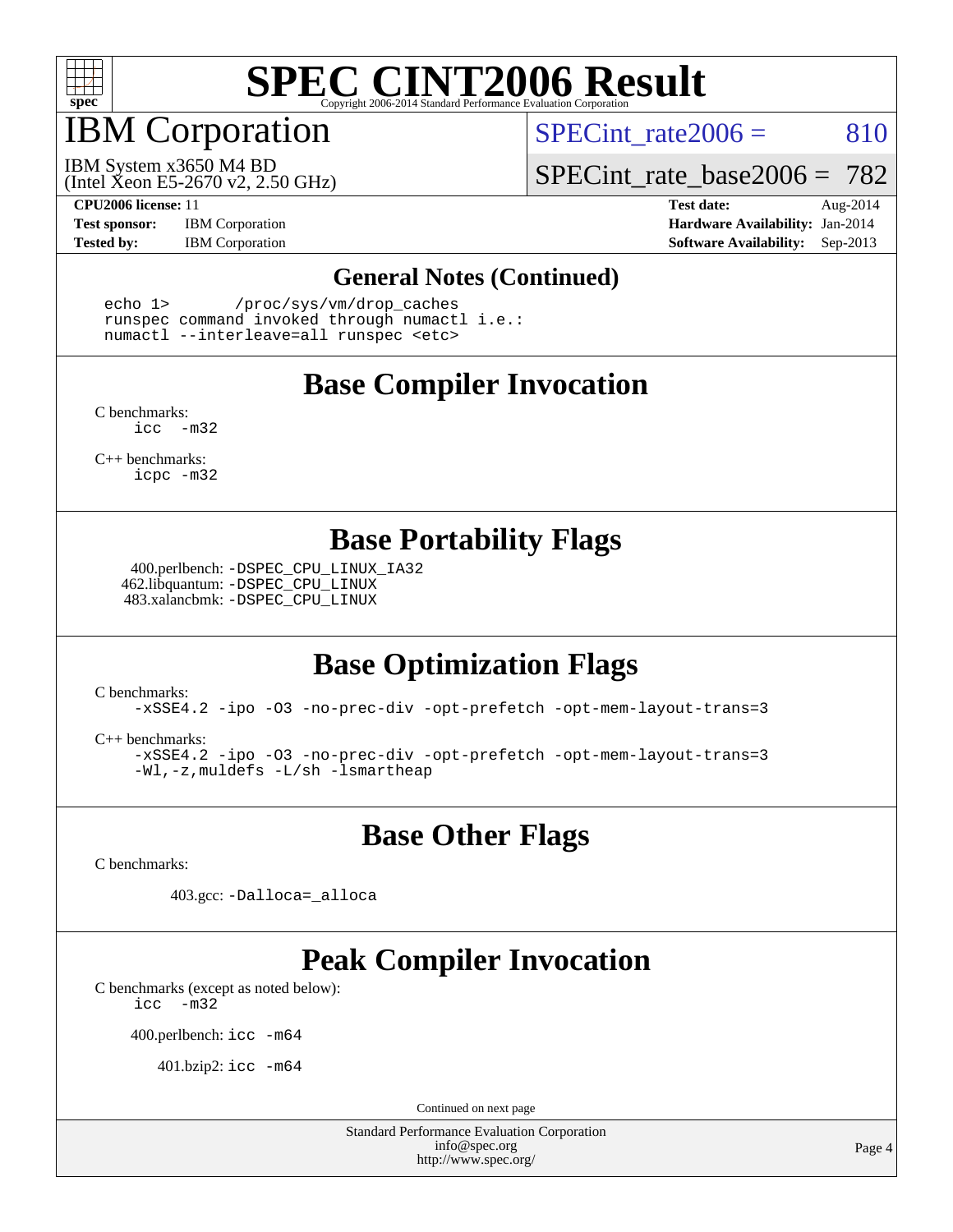

IBM Corporation

SPECint rate $2006 = 810$ 

(Intel Xeon E5-2670 v2, 2.50 GHz) IBM System x3650 M4 BD

SPECint rate base2006 =  $782$ 

**[Tested by:](http://www.spec.org/auto/cpu2006/Docs/result-fields.html#Testedby)** IBM Corporation **[Software Availability:](http://www.spec.org/auto/cpu2006/Docs/result-fields.html#SoftwareAvailability)** Sep-2013

**[CPU2006 license:](http://www.spec.org/auto/cpu2006/Docs/result-fields.html#CPU2006license)** 11 **[Test date:](http://www.spec.org/auto/cpu2006/Docs/result-fields.html#Testdate)** Aug-2014 **[Test sponsor:](http://www.spec.org/auto/cpu2006/Docs/result-fields.html#Testsponsor)** IBM Corporation **[Hardware Availability:](http://www.spec.org/auto/cpu2006/Docs/result-fields.html#HardwareAvailability)** Jan-2014

## **[Peak Compiler Invocation \(Continued\)](http://www.spec.org/auto/cpu2006/Docs/result-fields.html#PeakCompilerInvocation)**

456.hmmer: [icc -m64](http://www.spec.org/cpu2006/results/res2014q3/cpu2006-20140808-30835.flags.html#user_peakCCLD456_hmmer_intel_icc_64bit_bda6cc9af1fdbb0edc3795bac97ada53)

458.sjeng: [icc -m64](http://www.spec.org/cpu2006/results/res2014q3/cpu2006-20140808-30835.flags.html#user_peakCCLD458_sjeng_intel_icc_64bit_bda6cc9af1fdbb0edc3795bac97ada53)

[C++ benchmarks:](http://www.spec.org/auto/cpu2006/Docs/result-fields.html#CXXbenchmarks)

[icpc -m32](http://www.spec.org/cpu2006/results/res2014q3/cpu2006-20140808-30835.flags.html#user_CXXpeak_intel_icpc_4e5a5ef1a53fd332b3c49e69c3330699)

**[Peak Portability Flags](http://www.spec.org/auto/cpu2006/Docs/result-fields.html#PeakPortabilityFlags)**

 400.perlbench: [-DSPEC\\_CPU\\_LP64](http://www.spec.org/cpu2006/results/res2014q3/cpu2006-20140808-30835.flags.html#b400.perlbench_peakCPORTABILITY_DSPEC_CPU_LP64) [-DSPEC\\_CPU\\_LINUX\\_X64](http://www.spec.org/cpu2006/results/res2014q3/cpu2006-20140808-30835.flags.html#b400.perlbench_peakCPORTABILITY_DSPEC_CPU_LINUX_X64) 401.bzip2: [-DSPEC\\_CPU\\_LP64](http://www.spec.org/cpu2006/results/res2014q3/cpu2006-20140808-30835.flags.html#suite_peakCPORTABILITY401_bzip2_DSPEC_CPU_LP64) 456.hmmer: [-DSPEC\\_CPU\\_LP64](http://www.spec.org/cpu2006/results/res2014q3/cpu2006-20140808-30835.flags.html#suite_peakCPORTABILITY456_hmmer_DSPEC_CPU_LP64) 458.sjeng: [-DSPEC\\_CPU\\_LP64](http://www.spec.org/cpu2006/results/res2014q3/cpu2006-20140808-30835.flags.html#suite_peakCPORTABILITY458_sjeng_DSPEC_CPU_LP64) 462.libquantum: [-DSPEC\\_CPU\\_LINUX](http://www.spec.org/cpu2006/results/res2014q3/cpu2006-20140808-30835.flags.html#b462.libquantum_peakCPORTABILITY_DSPEC_CPU_LINUX) 483.xalancbmk: [-DSPEC\\_CPU\\_LINUX](http://www.spec.org/cpu2006/results/res2014q3/cpu2006-20140808-30835.flags.html#b483.xalancbmk_peakCXXPORTABILITY_DSPEC_CPU_LINUX)

## **[Peak Optimization Flags](http://www.spec.org/auto/cpu2006/Docs/result-fields.html#PeakOptimizationFlags)**

[C benchmarks](http://www.spec.org/auto/cpu2006/Docs/result-fields.html#Cbenchmarks):

Standard Performance Evaluation Corporation 400.perlbench: [-xSSE4.2](http://www.spec.org/cpu2006/results/res2014q3/cpu2006-20140808-30835.flags.html#user_peakPASS2_CFLAGSPASS2_LDCFLAGS400_perlbench_f-xSSE42_f91528193cf0b216347adb8b939d4107)(pass 2) [-prof-gen](http://www.spec.org/cpu2006/results/res2014q3/cpu2006-20140808-30835.flags.html#user_peakPASS1_CFLAGSPASS1_LDCFLAGS400_perlbench_prof_gen_e43856698f6ca7b7e442dfd80e94a8fc)(pass 1) [-ipo](http://www.spec.org/cpu2006/results/res2014q3/cpu2006-20140808-30835.flags.html#user_peakPASS2_CFLAGSPASS2_LDCFLAGS400_perlbench_f-ipo)(pass 2) [-O3](http://www.spec.org/cpu2006/results/res2014q3/cpu2006-20140808-30835.flags.html#user_peakPASS2_CFLAGSPASS2_LDCFLAGS400_perlbench_f-O3)(pass 2) [-no-prec-div](http://www.spec.org/cpu2006/results/res2014q3/cpu2006-20140808-30835.flags.html#user_peakPASS2_CFLAGSPASS2_LDCFLAGS400_perlbench_f-no-prec-div)(pass 2) [-prof-use](http://www.spec.org/cpu2006/results/res2014q3/cpu2006-20140808-30835.flags.html#user_peakPASS2_CFLAGSPASS2_LDCFLAGS400_perlbench_prof_use_bccf7792157ff70d64e32fe3e1250b55)(pass 2) [-auto-ilp32](http://www.spec.org/cpu2006/results/res2014q3/cpu2006-20140808-30835.flags.html#user_peakCOPTIMIZE400_perlbench_f-auto-ilp32) 401.bzip2: [-xSSE4.2](http://www.spec.org/cpu2006/results/res2014q3/cpu2006-20140808-30835.flags.html#user_peakPASS2_CFLAGSPASS2_LDCFLAGS401_bzip2_f-xSSE42_f91528193cf0b216347adb8b939d4107)(pass 2) [-prof-gen](http://www.spec.org/cpu2006/results/res2014q3/cpu2006-20140808-30835.flags.html#user_peakPASS1_CFLAGSPASS1_LDCFLAGS401_bzip2_prof_gen_e43856698f6ca7b7e442dfd80e94a8fc)(pass 1) [-ipo](http://www.spec.org/cpu2006/results/res2014q3/cpu2006-20140808-30835.flags.html#user_peakPASS2_CFLAGSPASS2_LDCFLAGS401_bzip2_f-ipo)(pass 2) [-O3](http://www.spec.org/cpu2006/results/res2014q3/cpu2006-20140808-30835.flags.html#user_peakPASS2_CFLAGSPASS2_LDCFLAGS401_bzip2_f-O3)(pass 2) [-no-prec-div](http://www.spec.org/cpu2006/results/res2014q3/cpu2006-20140808-30835.flags.html#user_peakPASS2_CFLAGSPASS2_LDCFLAGS401_bzip2_f-no-prec-div)(pass 2) [-prof-use](http://www.spec.org/cpu2006/results/res2014q3/cpu2006-20140808-30835.flags.html#user_peakPASS2_CFLAGSPASS2_LDCFLAGS401_bzip2_prof_use_bccf7792157ff70d64e32fe3e1250b55)(pass 2) [-opt-prefetch](http://www.spec.org/cpu2006/results/res2014q3/cpu2006-20140808-30835.flags.html#user_peakCOPTIMIZE401_bzip2_f-opt-prefetch) [-auto-ilp32](http://www.spec.org/cpu2006/results/res2014q3/cpu2006-20140808-30835.flags.html#user_peakCOPTIMIZE401_bzip2_f-auto-ilp32) [-ansi-alias](http://www.spec.org/cpu2006/results/res2014q3/cpu2006-20140808-30835.flags.html#user_peakCOPTIMIZE401_bzip2_f-ansi-alias)  $403.\text{gcc: basepeak}$  = yes  $429$ .mcf: basepeak = yes 445.gobmk: [-xSSE4.2](http://www.spec.org/cpu2006/results/res2014q3/cpu2006-20140808-30835.flags.html#user_peakPASS2_CFLAGSPASS2_LDCFLAGS445_gobmk_f-xSSE42_f91528193cf0b216347adb8b939d4107)(pass 2) [-prof-gen](http://www.spec.org/cpu2006/results/res2014q3/cpu2006-20140808-30835.flags.html#user_peakPASS1_CFLAGSPASS1_LDCFLAGS445_gobmk_prof_gen_e43856698f6ca7b7e442dfd80e94a8fc)(pass 1) [-prof-use](http://www.spec.org/cpu2006/results/res2014q3/cpu2006-20140808-30835.flags.html#user_peakPASS2_CFLAGSPASS2_LDCFLAGS445_gobmk_prof_use_bccf7792157ff70d64e32fe3e1250b55)(pass 2) [-ansi-alias](http://www.spec.org/cpu2006/results/res2014q3/cpu2006-20140808-30835.flags.html#user_peakCOPTIMIZE445_gobmk_f-ansi-alias) [-opt-mem-layout-trans=3](http://www.spec.org/cpu2006/results/res2014q3/cpu2006-20140808-30835.flags.html#user_peakCOPTIMIZE445_gobmk_f-opt-mem-layout-trans_a7b82ad4bd7abf52556d4961a2ae94d5) 456.hmmer: [-xSSE4.2](http://www.spec.org/cpu2006/results/res2014q3/cpu2006-20140808-30835.flags.html#user_peakCOPTIMIZE456_hmmer_f-xSSE42_f91528193cf0b216347adb8b939d4107) [-ipo](http://www.spec.org/cpu2006/results/res2014q3/cpu2006-20140808-30835.flags.html#user_peakCOPTIMIZE456_hmmer_f-ipo) [-O3](http://www.spec.org/cpu2006/results/res2014q3/cpu2006-20140808-30835.flags.html#user_peakCOPTIMIZE456_hmmer_f-O3) [-no-prec-div](http://www.spec.org/cpu2006/results/res2014q3/cpu2006-20140808-30835.flags.html#user_peakCOPTIMIZE456_hmmer_f-no-prec-div) [-unroll2](http://www.spec.org/cpu2006/results/res2014q3/cpu2006-20140808-30835.flags.html#user_peakCOPTIMIZE456_hmmer_f-unroll_784dae83bebfb236979b41d2422d7ec2) [-auto-ilp32](http://www.spec.org/cpu2006/results/res2014q3/cpu2006-20140808-30835.flags.html#user_peakCOPTIMIZE456_hmmer_f-auto-ilp32) 458.sjeng: [-xSSE4.2](http://www.spec.org/cpu2006/results/res2014q3/cpu2006-20140808-30835.flags.html#user_peakPASS2_CFLAGSPASS2_LDCFLAGS458_sjeng_f-xSSE42_f91528193cf0b216347adb8b939d4107)(pass 2) [-prof-gen](http://www.spec.org/cpu2006/results/res2014q3/cpu2006-20140808-30835.flags.html#user_peakPASS1_CFLAGSPASS1_LDCFLAGS458_sjeng_prof_gen_e43856698f6ca7b7e442dfd80e94a8fc)(pass 1) [-ipo](http://www.spec.org/cpu2006/results/res2014q3/cpu2006-20140808-30835.flags.html#user_peakPASS2_CFLAGSPASS2_LDCFLAGS458_sjeng_f-ipo)(pass 2) [-O3](http://www.spec.org/cpu2006/results/res2014q3/cpu2006-20140808-30835.flags.html#user_peakPASS2_CFLAGSPASS2_LDCFLAGS458_sjeng_f-O3)(pass 2) [-no-prec-div](http://www.spec.org/cpu2006/results/res2014q3/cpu2006-20140808-30835.flags.html#user_peakPASS2_CFLAGSPASS2_LDCFLAGS458_sjeng_f-no-prec-div)(pass 2) [-prof-use](http://www.spec.org/cpu2006/results/res2014q3/cpu2006-20140808-30835.flags.html#user_peakPASS2_CFLAGSPASS2_LDCFLAGS458_sjeng_prof_use_bccf7792157ff70d64e32fe3e1250b55)(pass 2) [-unroll4](http://www.spec.org/cpu2006/results/res2014q3/cpu2006-20140808-30835.flags.html#user_peakCOPTIMIZE458_sjeng_f-unroll_4e5e4ed65b7fd20bdcd365bec371b81f) [-auto-ilp32](http://www.spec.org/cpu2006/results/res2014q3/cpu2006-20140808-30835.flags.html#user_peakCOPTIMIZE458_sjeng_f-auto-ilp32)  $462$ .libquantum: basepeak = yes 464.h264ref: [-xSSE4.2](http://www.spec.org/cpu2006/results/res2014q3/cpu2006-20140808-30835.flags.html#user_peakPASS2_CFLAGSPASS2_LDCFLAGS464_h264ref_f-xSSE42_f91528193cf0b216347adb8b939d4107)(pass 2) [-prof-gen](http://www.spec.org/cpu2006/results/res2014q3/cpu2006-20140808-30835.flags.html#user_peakPASS1_CFLAGSPASS1_LDCFLAGS464_h264ref_prof_gen_e43856698f6ca7b7e442dfd80e94a8fc)(pass 1) [-ipo](http://www.spec.org/cpu2006/results/res2014q3/cpu2006-20140808-30835.flags.html#user_peakPASS2_CFLAGSPASS2_LDCFLAGS464_h264ref_f-ipo)(pass 2) [-O3](http://www.spec.org/cpu2006/results/res2014q3/cpu2006-20140808-30835.flags.html#user_peakPASS2_CFLAGSPASS2_LDCFLAGS464_h264ref_f-O3)(pass 2) [-no-prec-div](http://www.spec.org/cpu2006/results/res2014q3/cpu2006-20140808-30835.flags.html#user_peakPASS2_CFLAGSPASS2_LDCFLAGS464_h264ref_f-no-prec-div)(pass 2) [-prof-use](http://www.spec.org/cpu2006/results/res2014q3/cpu2006-20140808-30835.flags.html#user_peakPASS2_CFLAGSPASS2_LDCFLAGS464_h264ref_prof_use_bccf7792157ff70d64e32fe3e1250b55)(pass 2) [-unroll2](http://www.spec.org/cpu2006/results/res2014q3/cpu2006-20140808-30835.flags.html#user_peakCOPTIMIZE464_h264ref_f-unroll_784dae83bebfb236979b41d2422d7ec2) [-ansi-alias](http://www.spec.org/cpu2006/results/res2014q3/cpu2006-20140808-30835.flags.html#user_peakCOPTIMIZE464_h264ref_f-ansi-alias) Continued on next page

[info@spec.org](mailto:info@spec.org) <http://www.spec.org/>